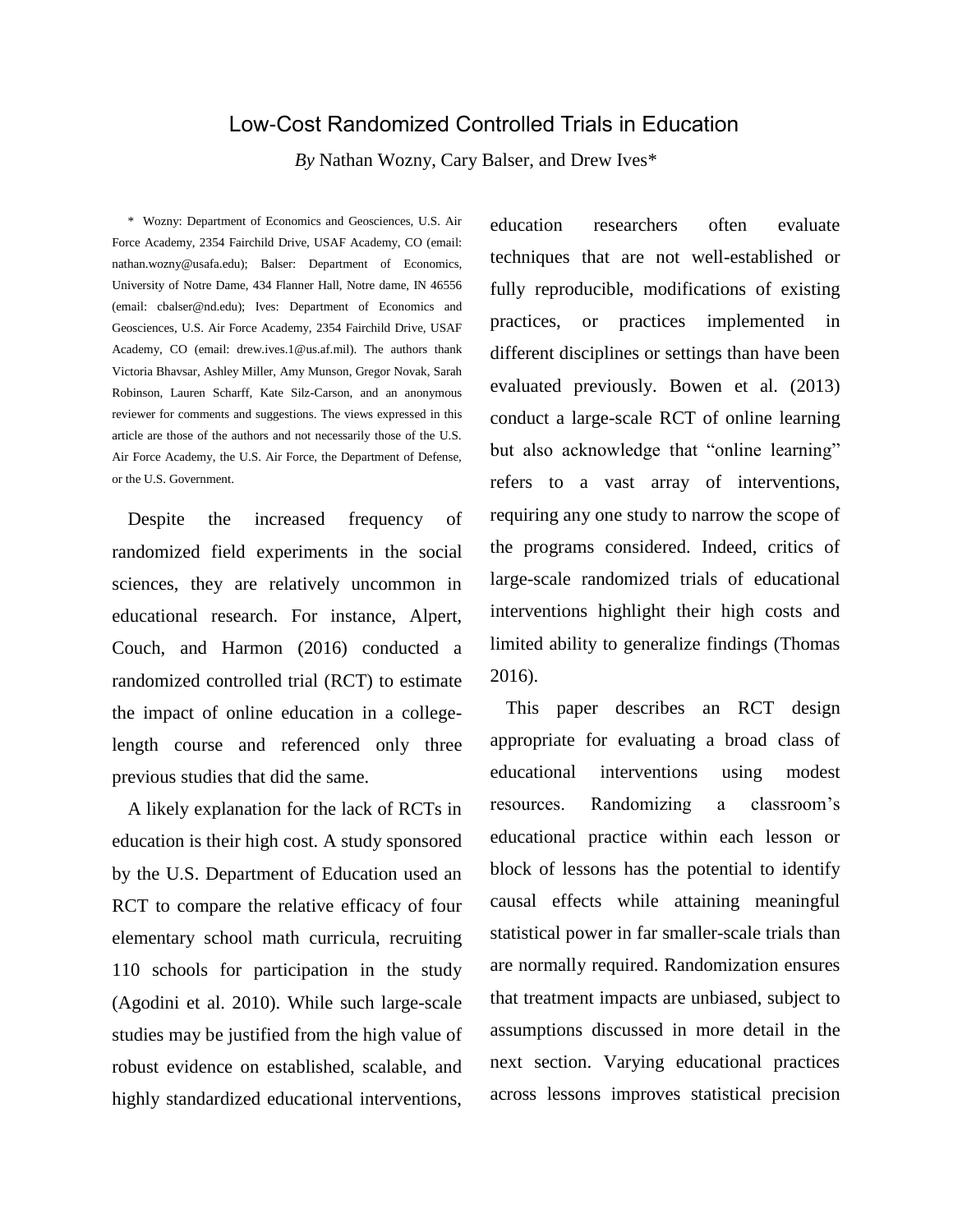by enabling fixed effects to capture unobserved individual characteristics and by reducing the effect of clustering on precision. We also offer suggestions for overcoming some of the implementation and analytic challenges of this design.

## **I. Identification of Treatment Effects**

Randomization of treatment is a broadly accepted method to identify program impacts. Levitt and List (2009) explore the growth of field experimentation in the social sciences while also highlighting common threats to identification, such as attrition bias and psychological effects of treatment assignment. We argue that a carefully designed experiment assigning instructional method by lesson can largely avoid these threats, with some advantages over classroom-level assignment. Assigning teaching method by lesson, analogous to crossover designs in clinical trials (Wellek and Blettner 2012), also introduces unique challenges in identifying treatment effects. We describe and address those challenges below.

This paper proposes randomizing classroom-level teaching methods at the section (or classroom) by lesson level. The analysis compares student performance on assessments linked to concepts taught in the treatment condition to the same student's performance on concepts taught in the control condition. The researcher can estimate the following model:

$$
(1) Y_{isl} = \beta T_{sl} + \alpha_i + \lambda_l + u_{isl},
$$

where  $Y_{isl}$  is an assessment score (or other relevant outcome) for student *i* in section *s* on lesson *l*,  $T_{sl}$  is a binary indicator equal to 1 when lesson *l* in section *s* is treated, and  $\alpha_i$ and  $\lambda_l$  are student and lesson fixed effects, respectively.  $\beta$  represents the average impact of the treatment on assessment scores compared to the control condition.

# *A. Modeling Spillover Effects*

The key identifying assumption of the proposed design depends on the nature of the experiment. If the teaching method is unconditionally randomly assigned,  $T_{sl}$  is uncorrelated with the error  $u_{isl}$  by design. However, unconditional random assignment of teaching method may be impractical, for example if fairness considerations or logistical constraints dictate that each section receives equal numbers of lessons with each teaching method. If lessons are randomly assigned conditional on such a constraint, treatment lessons are more likely to be followed by control lessons than by other treatment lessons. If one lesson's teaching method also influences student performance in a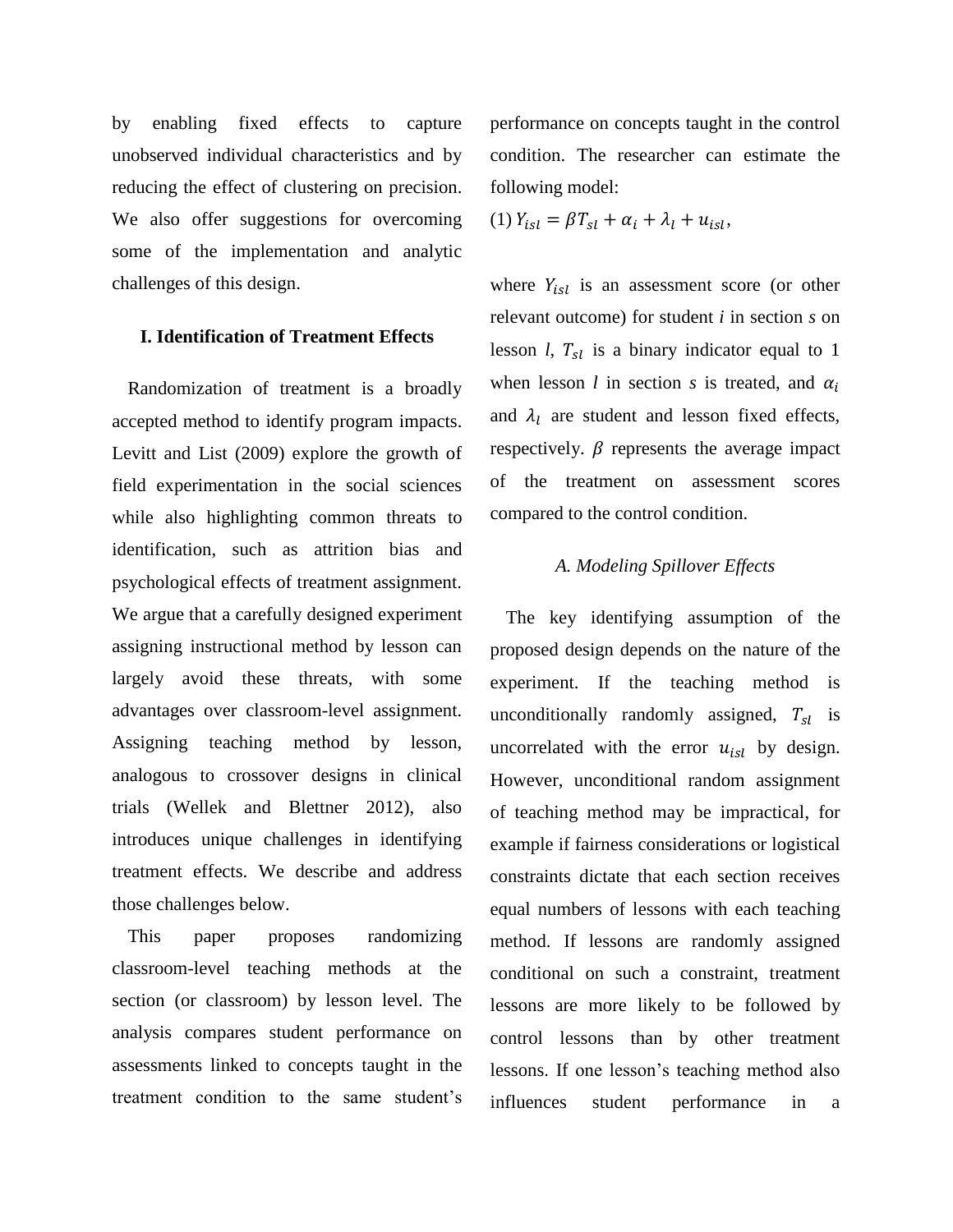subsequent lesson, these spillover effects will likely bias estimated impacts towards zero. For example, if a treatment has a positive impact on outcomes linked to that lesson and to subsequent lessons, then the positive spillover effects will tend to be attributed to subsequent control lessons rather than the latent effect of the treatment.

We propose two methods of minimizing the potential for bias from spillover effects. First, the researcher can modify the experimental design by identifying appropriate units of assignment. If a course contains blocks of closely related lessons, the researcher may vary teaching method across blocks rather than lessons. Second, we propose methods to model spillover effects explicitly after the experiment is implemented. If the specification adequately captures spillover effects, then the treatment status will be uncorrelated with the error even under conditional random assignment of treatment. We view these suggested methods as a starting point, recognizing that requirements for satisfying the identification assumption will vary with the specific situation.

For the first model of spillover effects, we assume that treatment lessons have some effect on a fixed number of subsequent lessons, with the impact depending only on

the number of lessons elapsed. Then the researcher can estimate the model:

(2) 
$$
Y_{isl} = \beta T_{sl} + \sum_{j=1}^{J} \gamma_j T_{s(l-j)} + \alpha_i + \lambda_l +
$$
  
 $u_{isl}$ ,

where  $T_{s(l-j)}$  is a binary indicator for treatment *j* lessons prior.

An alternative is to assume that prior treatment lessons have a cumulative effect, so that the researcher can estimate the model:

(3)  $Y_{isl} = \beta T_{sl} + \delta \sum_{j=1}^{l-1} T_{sj} + \alpha_i + \lambda_l + u_{isl}$ 

where  $\sum_{j=1}^{l-1} T_{sj}$  is the number of prior treated lessons. Equation (2) models latent effects more flexibly at the cost of having to exclude I initial observations to account for the lags. Equation (3) uses the full sample but assumes that spillover effects persist at the same magnitude for all subsequent lessons. A prudent strategy would be to estimate multiple models to account for spillover effects, observing the sensitivity of the  $\hat{\beta}$  estimate.<sup>1</sup>

#### *B. Other Threats to Validity*

The proposed design furthermore avoids other common threats to experimental validity. Observing all students in both conditions avoids differential attrition, and

<sup>1</sup> Since estimating equation (2) requires restricting the sample, its  $\hat{\beta}$  estimate is most appropriately compared to that of equation (1) estimated on the same restricted sample.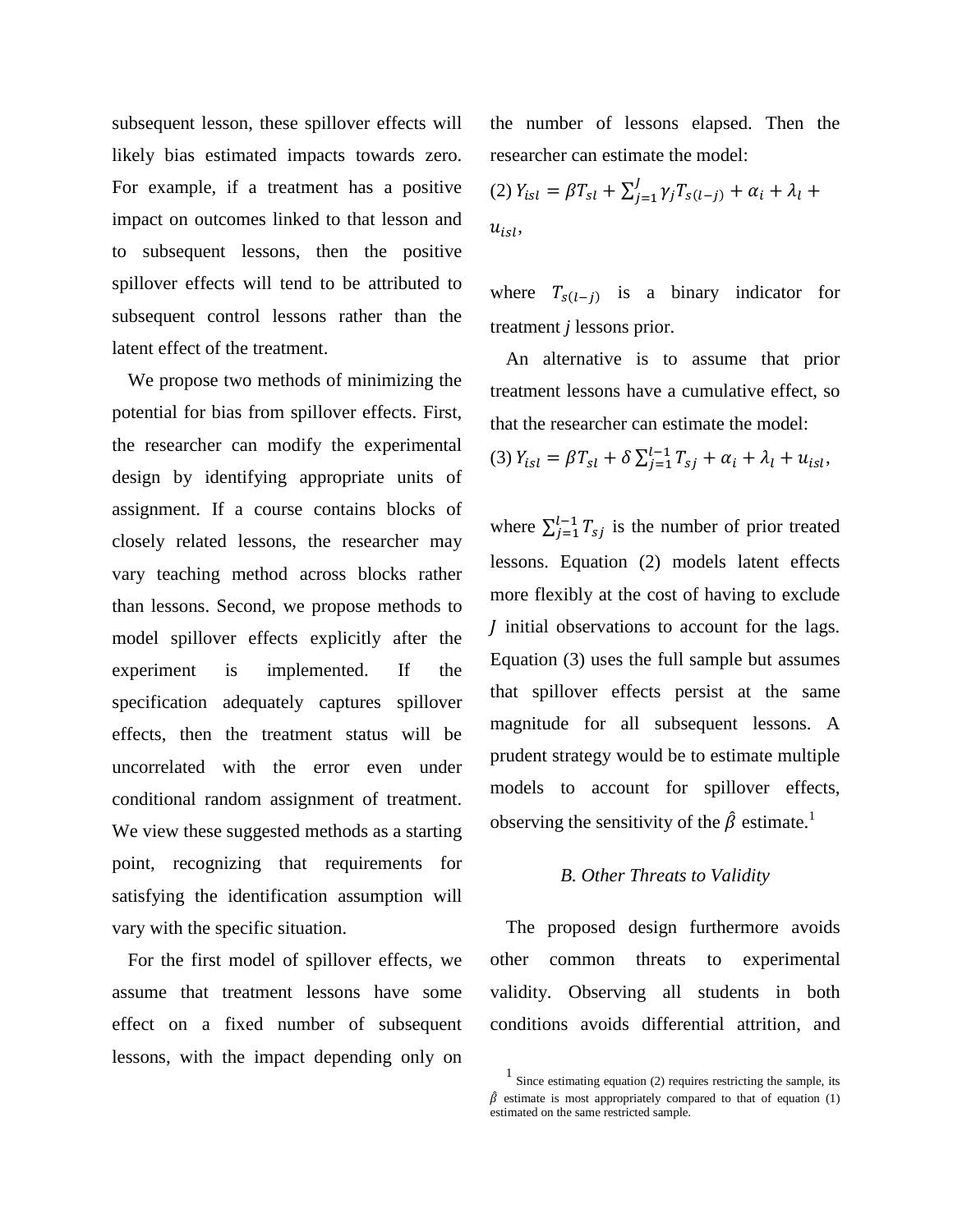therefore attrition bias, by design. While students are likely to be aware of the educational practice being implemented in a given lesson, common testing procedures greatly reduce the likelihood that such awareness affects outcomes. In particular, if graded assessments test concepts taught in treatment lessons and control lessons, students are unlikely to associate each question with the treatment status of the lesson covering the concept. While instructor bias is difficult to avoid in any evaluation of educational practices, each instructor contributes equally to treatment and control conditions under the proposed design. Furthermore, instructors are unlikely to introduce bias when grading assessments since they are also unlikely to be aware of the treatment status of the lesson associated with each question.

# **II. Statistical Power**

A key limitation in precisely estimating effects of a classroom-level teaching method is the clustering adjustment required for correlated effects (Wooldridge 2003). Schochet (2008) calculates that in an experiment where *N* students are evenly divided among *s* sections, and half of sections are assigned to the treatment, the variance of the impact estimator is given by  $\frac{2(1-\rho)\sigma^2}{v}$  $\frac{-p}{N}$  +

 $2\rho\sigma^2$  $\frac{\partial}{\partial s}$ , where  $\rho$  is the intra-class correlation and  $\sigma^2$  is the variance of the outcome's residual.<sup>2</sup> For example, if a researcher wished to have an 80 percent chance of detecting a 0.2 standard deviation impact of a teaching method, she would need 54 sections of 25 students totaling over 1,300 students.<sup>3</sup> An experiment of this magnitude greatly exceeds the resources available for most educational studies.

Varying instructional method by lesson dramatically improves statistical power. In the absence of spillover effects, the proposed design effectively repeats a lesson-level experiment *L* times, where *L* is the number of lessons (or blocks) assigned a teaching method. The resulting variance of the impact estimator is  $\frac{2(1-\rho)\sigma^2}{N}$  $\frac{(-\rho)\sigma^2}{NL} + \frac{2\rho\sigma^2}{sL}$  $\frac{\rho \sigma^2}{sL}$ . Here,  $\sigma^2$ represents the variance of the outcome measured across all students and all lessons, while  $\rho$  represents the fraction of an outcome's variance that is within a sectionlesson combination. While these quantities could in principle be larger or smaller than their analogous definitions for a traditional RCT, we suspect they are in general smaller,

 $2$  This relationship treats the sample as drawn purposefully, as opposed to a random sample from a broader population to which the study is intended to generalize.

<sup>3</sup> This calculation assumes no control variables but an optimistically low intra-class correlation of 0.1 (Hedges and Hedberg 2007). It also uses a factor (the ratio of the minimum detectable impact to the standard error of the impact estimate) of 2.80, which assumes a large sample.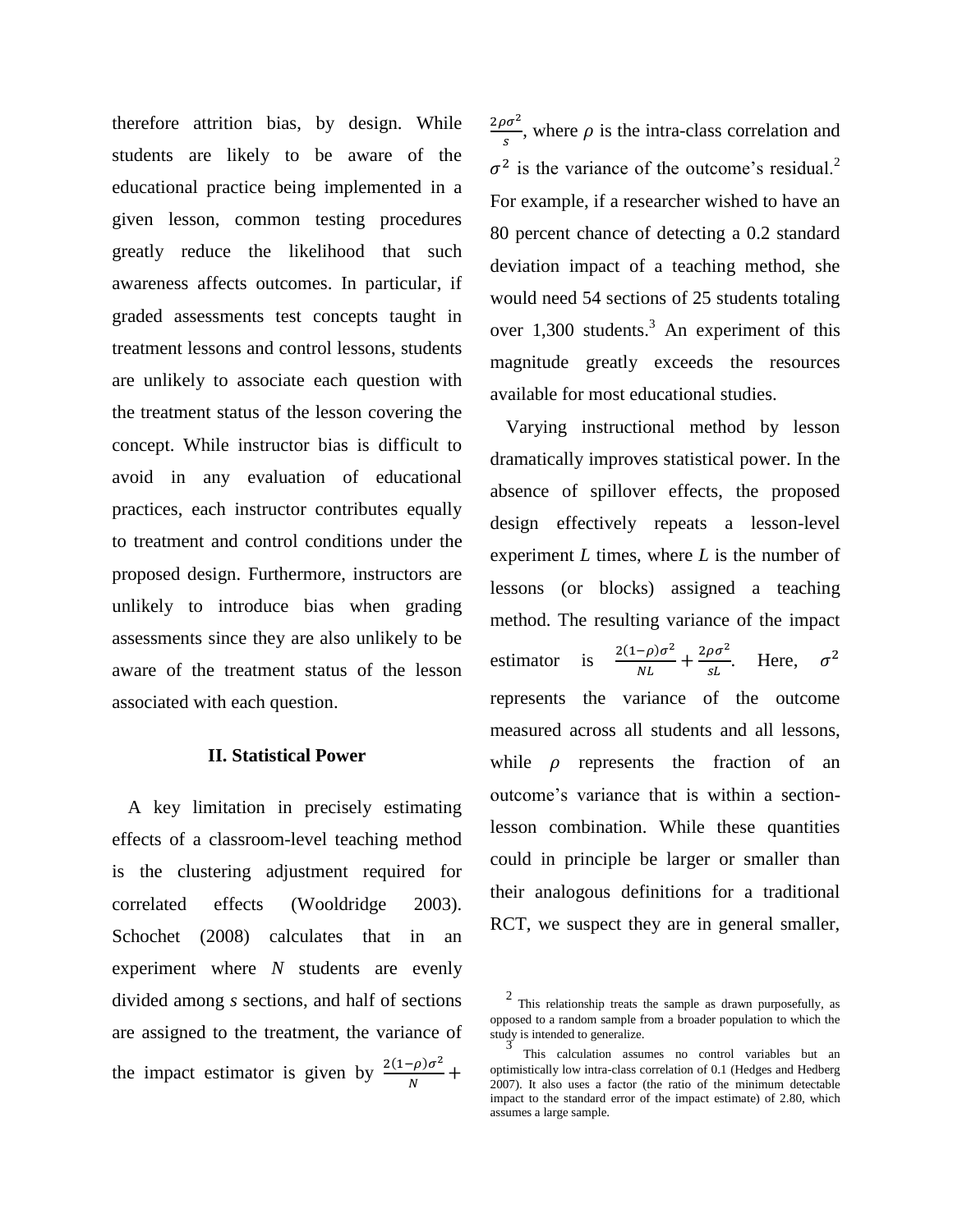leading to substantially more precise estimates. This design could detect the same 0.2 standard deviation effect as described above with only 5 sections of 25 students if 11 lessons are assigned to a teaching method.<sup>4</sup>

The design also raises a question of the appropriate level of clustering. The unexplained portion of assessment scores may be correlated both within a section and within a student. Clustered standard errors or multiway clustering (Cameron, Gelbach, and Miller 2011) ensure accurate statistical inference in the presence of such correlations. A prudent strategy would be to estimate models using multiple assumptions about clustering, observing the sensitivity of the  $\hat{\beta}$ standard error estimate.

## **III. Implementation Challenges**

Implementing an RCT that varies treatment by lesson introduces some surmountable challenges. The instructor must be well-versed in teaching both methods and must take care not to favor preparation for one method. While this risk of instructor bias must be taken seriously, we argue that such risk is likely greater in a traditional RCT where different instructors implement each teaching method.

Furthermore, instructors must communicate clearly with students about course logistics that may vary across sections. Assessments must be designed to test achievement specific to each lesson, with a mechanism for recording disaggregated scores corresponding to each lesson's material. Finally, instructors may wish to take steps to reduce treatment noncompliance, such as implementing access control systems for materials intended for only one condition.

The proposed design is appropriate only for interventions that can be implemented in a self-contained manner within a lesson or block of lessons. We note that some interventions initially conceptualized as a practice for an entire course may still be quite appropriate for this method. The authors implemented this design to estimate the impact of a flipped classroom where students in the treatment condition for a given section-lesson watched a video lecture before class, enabling instructors to replace in-class lecture with interactive exercises (Wozny, Balser, and Ives, forthcoming). Prunuske et al. (2016) randomly assigned four groups of medical students to sequences of four modules each using one of two online learning methods, although the study's analysis appears to treat students' learning gains as independent despite the clustered design.

<sup>4</sup> To the extent that student fixed effects explain variation of the outcome, precision will further increase as  $\sigma^2$  represents the unexplained variance in the outcome.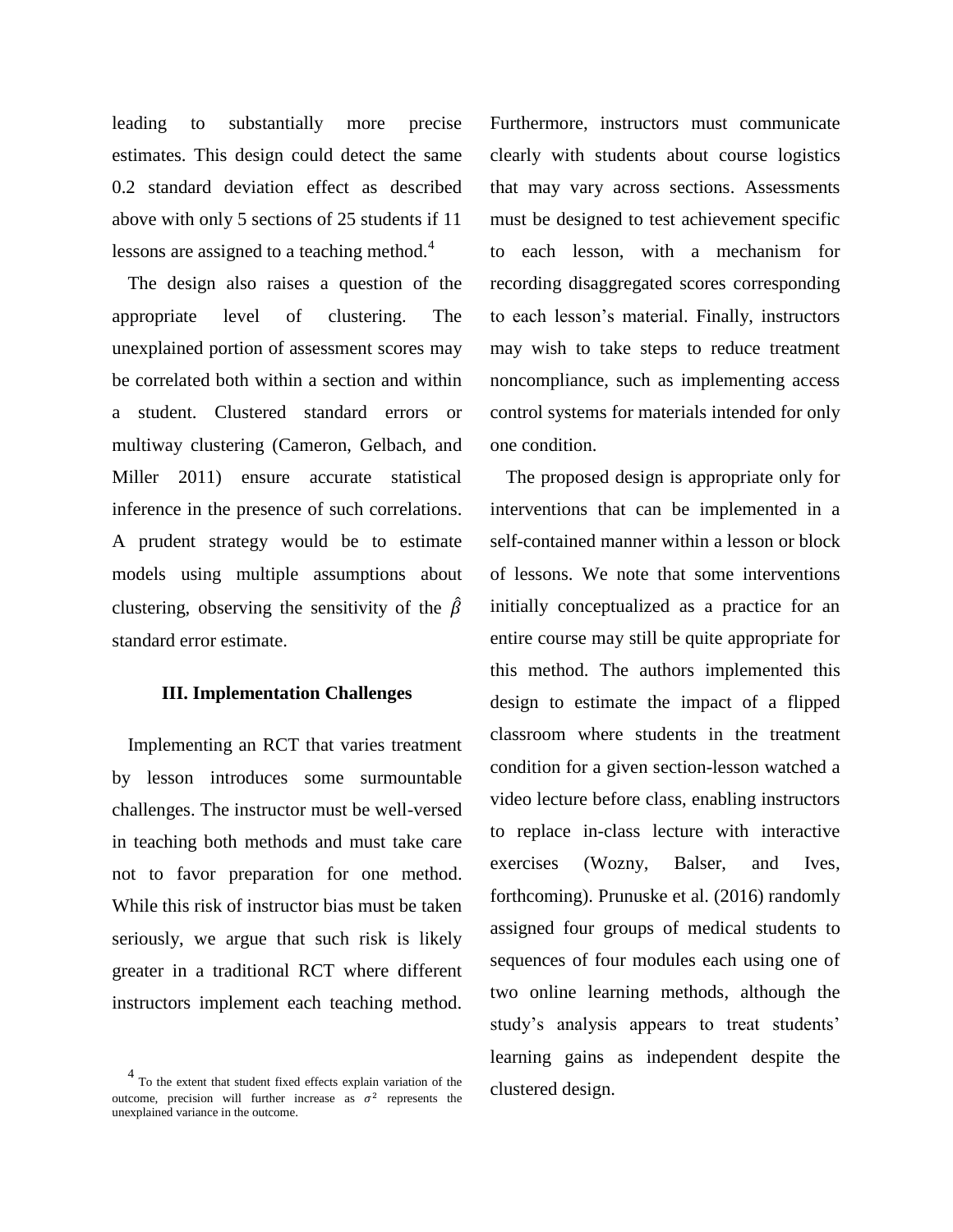# **IV. Conclusions**

RCTs are understandably uncommon in the evaluation of educational interventions. Largescale RCTs capable of detecting meaningful impacts are reserved for well-established, highly scalable educational interventions. The remaining majority of educational research plays an essential role in evaluating the extensive diversity of educational techniques in a wide variety of disciplines and settings. This diversity and the likelihood of heterogeneous treatment effects across different settings (Vivalt 2015) limits the external validity of any small-scale study, so that many studies are essential to identify the most effective teaching practices. Although a greater volume of literature can address the limits of a study's external validity, systemic internal validity problems may undermine the conclusions drawn from a body of literature on an educational topic.

This paper proposes an experimental design by which researchers can evaluate educational interventions rigorously while using only modest resources. The more common approach of comparing classrooms with different teaching methods risks confounding the efficacy of the teaching methods with differences in the instructors, student body, or other factors. By contrast, the proposed design ensures that experimental comparisons isolate

the effect of the intervention while improving statistical power. Furthermore, such a study could be designed to test specific hypotheses about heterogeneity of treatment effects across lesson types or other subgroups. While the design is not appropriate for all teaching methods, small-scale randomized controlled trials have the potential to bring rigor to evaluating the efficacy of promising teaching practices when large-scale randomized trials are infeasible.

### **REFERENCES**

Agodini, Roberto, Barbara Harris, Melissa Thomas, Robert Murphy, and Lawrence Gallagher. 2010. "Achievement Effects of Four Early Elementary School Math Curricula: Findings for First and Second Graders." Washington, DC: National Center for Education Evaluation and Regional Assistance, Institute of Education Sciences, U.S. Department of Education.

Alpert, William T., Kenneth A. Couch, and Oskar R. Harmon. 2016. "A Randomized Assessment of Online Learning." *American Economic Review: Papers & Proceedings* 106 (5): 378–382.

Bowen, William G., Matthew M. Chingos, Kelly A. Lack, and Thomas I. Nygren. 2013. "Interactive learning online at public universities: evidence from a six-campus